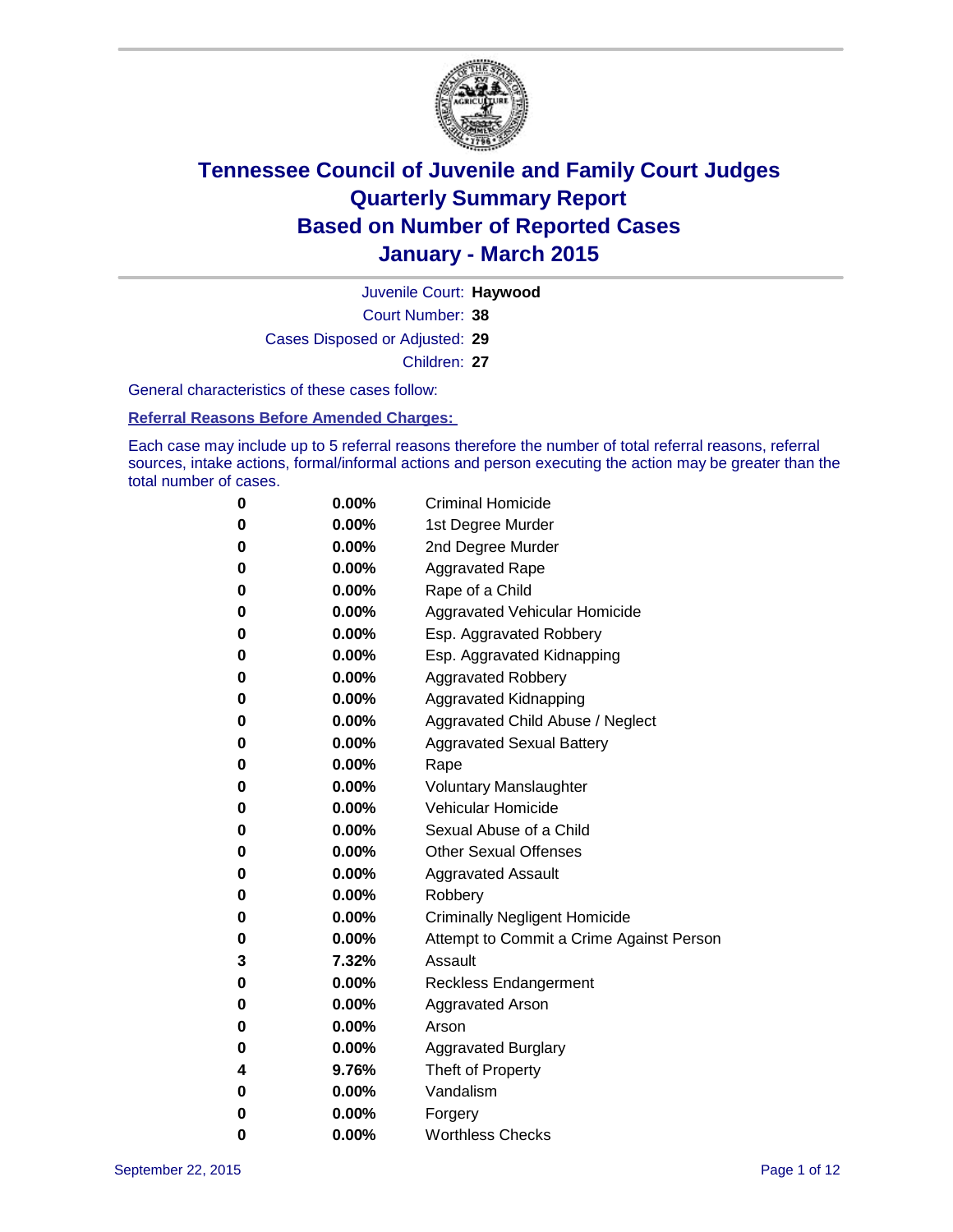

Court Number: **38** Juvenile Court: **Haywood** Cases Disposed or Adjusted: **29** Children: **27**

#### **Referral Reasons Before Amended Charges:**

Each case may include up to 5 referral reasons therefore the number of total referral reasons, referral sources, intake actions, formal/informal actions and person executing the action may be greater than the total number of cases.

| 0 | 0.00%  | Illegal Possession / Fraudulent Use of Credit / Debit Cards |
|---|--------|-------------------------------------------------------------|
| 5 | 12.20% | <b>Burglary</b>                                             |
| 0 | 0.00%  | Unauthorized Use of a Vehicle                               |
| 0 | 0.00%  | <b>Cruelty to Animals</b>                                   |
| 0 | 0.00%  | Sale of Controlled Substances                               |
| 0 | 0.00%  | <b>Other Drug Offenses</b>                                  |
| 6 | 14.63% | <b>Possession of Controlled Substances</b>                  |
| 0 | 0.00%  | <b>Criminal Attempt</b>                                     |
| 0 | 0.00%  | Carrying Weapons on School Property                         |
| 0 | 0.00%  | Unlawful Carrying / Possession of a Weapon                  |
| 0 | 0.00%  | <b>Evading Arrest</b>                                       |
| 0 | 0.00%  | Escape                                                      |
| 1 | 2.44%  | Driving Under Influence (DUI)                               |
| 8 | 19.51% | Possession / Consumption of Alcohol                         |
| 0 | 0.00%  | Resisting Stop, Frisk, Halt, Arrest or Search               |
| 0 | 0.00%  | <b>Aggravated Criminal Trespass</b>                         |
| 0 | 0.00%  | Harassment                                                  |
| 0 | 0.00%  | Failure to Appear                                           |
| 0 | 0.00%  | Filing a False Police Report                                |
| 0 | 0.00%  | Criminal Impersonation                                      |
| 0 | 0.00%  | <b>Disorderly Conduct</b>                                   |
| 1 | 2.44%  | <b>Criminal Trespass</b>                                    |
| 0 | 0.00%  | <b>Public Intoxication</b>                                  |
| 0 | 0.00%  | Gambling                                                    |
| 5 | 12.20% | Traffic                                                     |
| 0 | 0.00%  | <b>Local Ordinances</b>                                     |
| 0 | 0.00%  | Violation of Wildlife Regulations                           |
| 0 | 0.00%  | Contempt of Court                                           |
| 6 | 14.63% | Violation of Probation                                      |
| 0 | 0.00%  | Violation of Aftercare                                      |
| 1 | 2.44%  | <b>Unruly Behavior</b>                                      |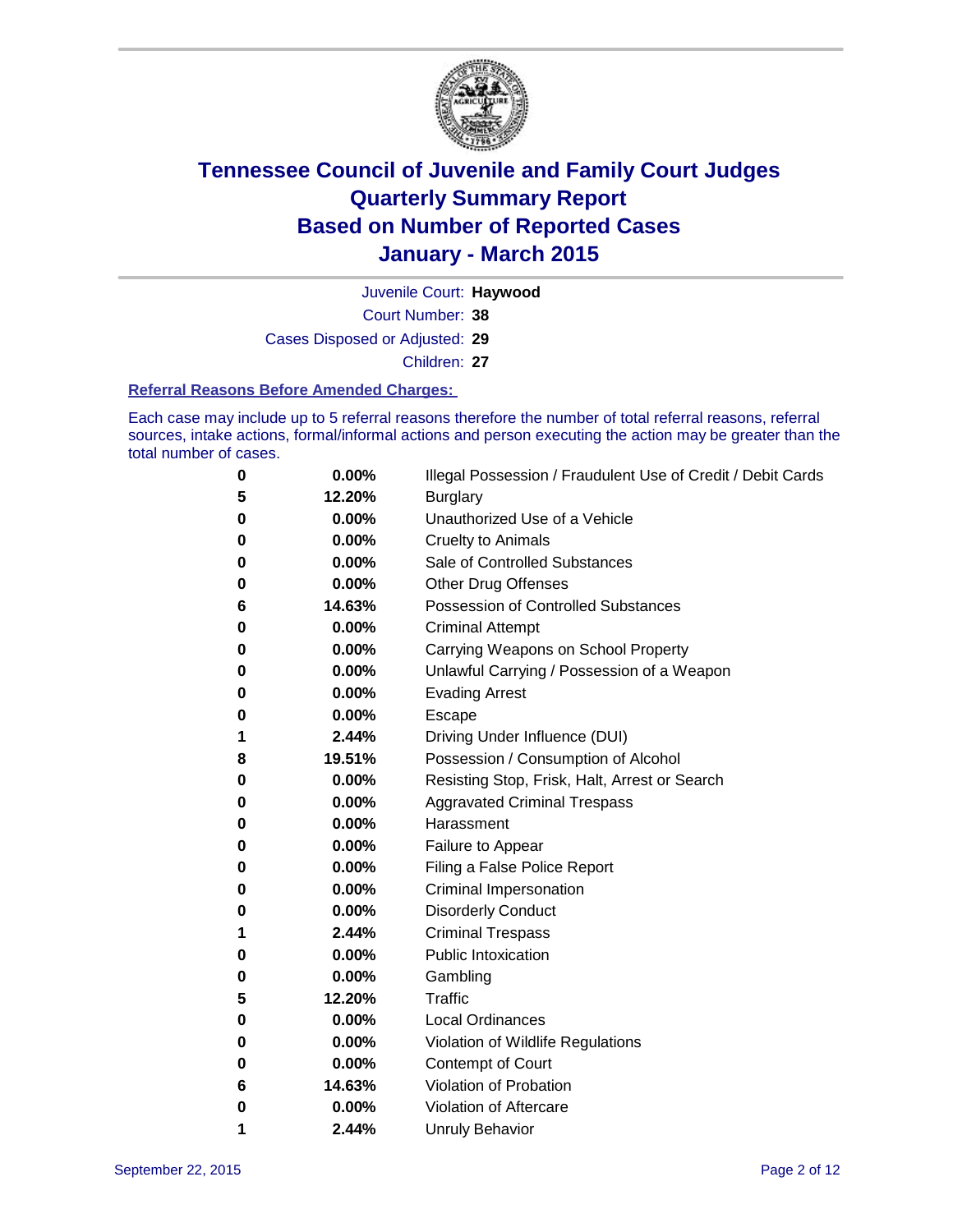

Court Number: **38** Juvenile Court: **Haywood** Cases Disposed or Adjusted: **29** Children: **27**

#### **Referral Reasons Before Amended Charges:**

Each case may include up to 5 referral reasons therefore the number of total referral reasons, referral sources, intake actions, formal/informal actions and person executing the action may be greater than the total number of cases.

| 1  | 2.44%    | Truancy                                |
|----|----------|----------------------------------------|
| 0  | 0.00%    | In-State Runaway                       |
| 0  | 0.00%    | Out-of-State Runaway                   |
| 0  | 0.00%    | Possession of Tobacco Products         |
| 0  | $0.00\%$ | Violation of a Valid Court Order       |
| 0  | 0.00%    | <b>Violation of Curfew</b>             |
| 0  | 0.00%    | Sexually Abused Child                  |
| 0  | 0.00%    | <b>Physically Abused Child</b>         |
| 0  | 0.00%    | Dependency / Neglect                   |
| 0  | 0.00%    | <b>Termination of Parental Rights</b>  |
| 0  | 0.00%    | <b>Violation of Pretrial Diversion</b> |
| 0  | $0.00\%$ | Violation of Informal Adjustment       |
| 0  | 0.00%    | <b>Judicial Review</b>                 |
| 0  | $0.00\%$ | <b>Administrative Review</b>           |
| 0  | 0.00%    | <b>Foster Care Review</b>              |
| 0  | 0.00%    | Custody                                |
| 0  | $0.00\%$ | Visitation                             |
| 0  | 0.00%    | Paternity / Legitimation               |
| 0  | 0.00%    | Child Support                          |
| 0  | 0.00%    | <b>Request for Medical Treatment</b>   |
| 0  | 0.00%    | <b>Consent to Marry</b>                |
| 0  | 0.00%    | Other                                  |
| 41 | 100.00%  | <b>Total Referrals</b>                 |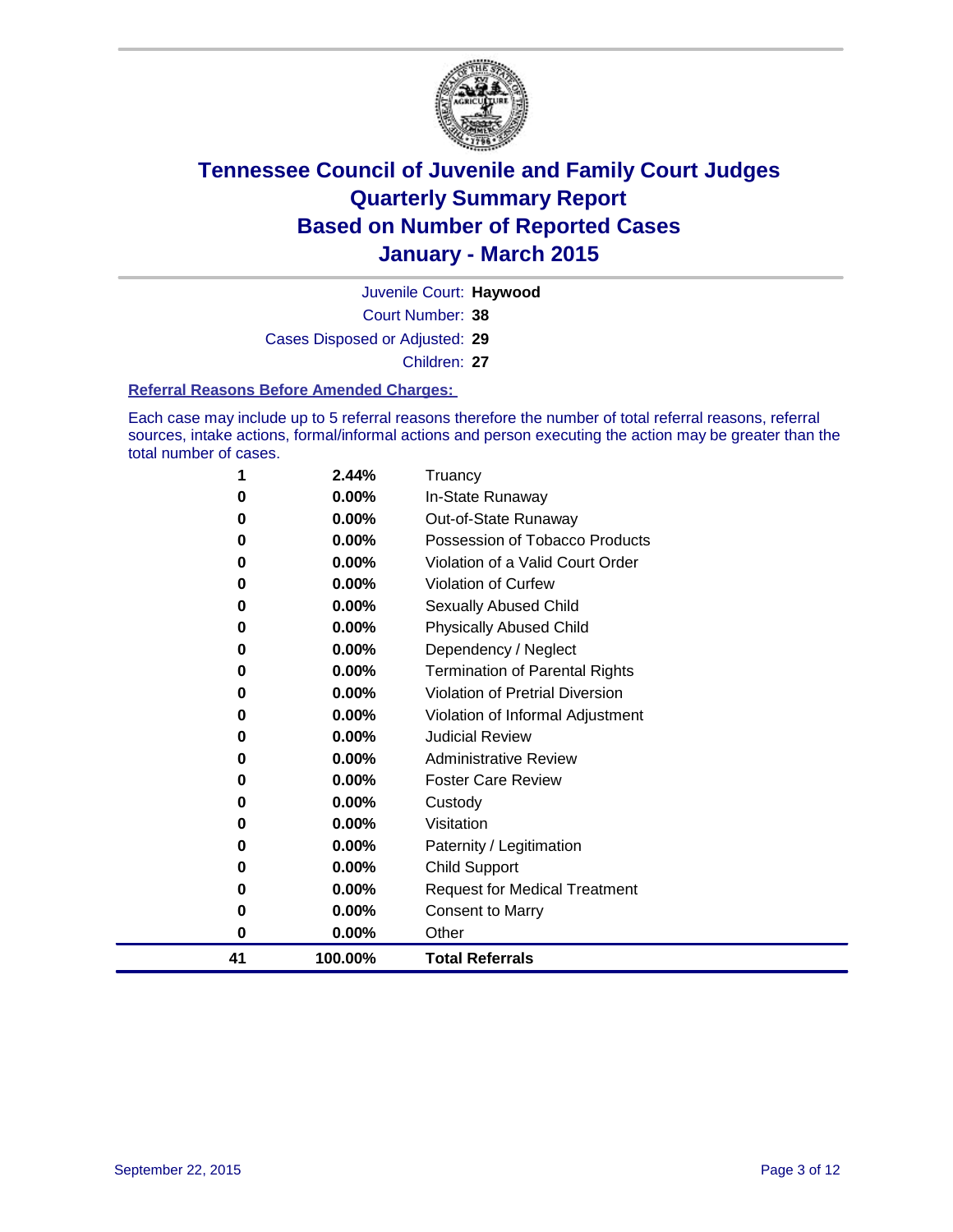

|                            | Juvenile Court: Haywood        |                 |
|----------------------------|--------------------------------|-----------------|
|                            | Court Number: 38               |                 |
|                            | Cases Disposed or Adjusted: 29 |                 |
|                            | Children: 27                   |                 |
| <b>Referral Sources: 1</b> |                                |                 |
| 25                         | 60.98%                         | Law Enforcement |

| 41 | 100.00%  | <b>Total Referral Sources</b>     |
|----|----------|-----------------------------------|
| 0  | 0.00%    | Other                             |
| 0  | $0.00\%$ | Unknown                           |
| 0  | 0.00%    | Hospital                          |
| 0  | 0.00%    | Child & Parent                    |
| 8  | 19.51%   | Victim                            |
| 0  | $0.00\%$ | <b>Other Court</b>                |
| 0  | 0.00%    | Social Agency                     |
| 5  | 12.20%   | <b>Court Staff</b>                |
| 0  | 0.00%    | <b>District Attorney's Office</b> |
| 0  | 0.00%    | <b>Other State Department</b>     |
|    | 2.44%    | <b>DCS</b>                        |
| 0  | 0.00%    | <b>CSA</b>                        |
|    | 2.44%    | School                            |
| 0  | 0.00%    | Self                              |
| 0  | 0.00%    | <b>Relatives</b>                  |
|    | 2.44%    | Parents                           |
| ∼  | VV.JU /0 | LAW LINVICTIIGH                   |

### **Age of Child at Referral: 2**

| 27           | 100.00%  | <b>Total Child Count</b> |
|--------------|----------|--------------------------|
| 0            | 0.00%    | <b>Unknown</b>           |
| 0            | $0.00\%$ | Ages 19 and Over         |
| 13           | 48.15%   | Ages 17 through 18       |
| 8            | 29.63%   | Ages 15 through 16       |
| 4            | 14.81%   | Ages 13 through 14       |
| $\mathbf{2}$ | 7.41%    | Ages 11 through 12       |
| 0            | $0.00\%$ | Ages 10 and Under        |
|              |          |                          |

<sup>1</sup> If different than number of Referral Reasons (41), verify accuracy of your court's data.

One child could be counted in multiple categories, verify accuracy of your court's data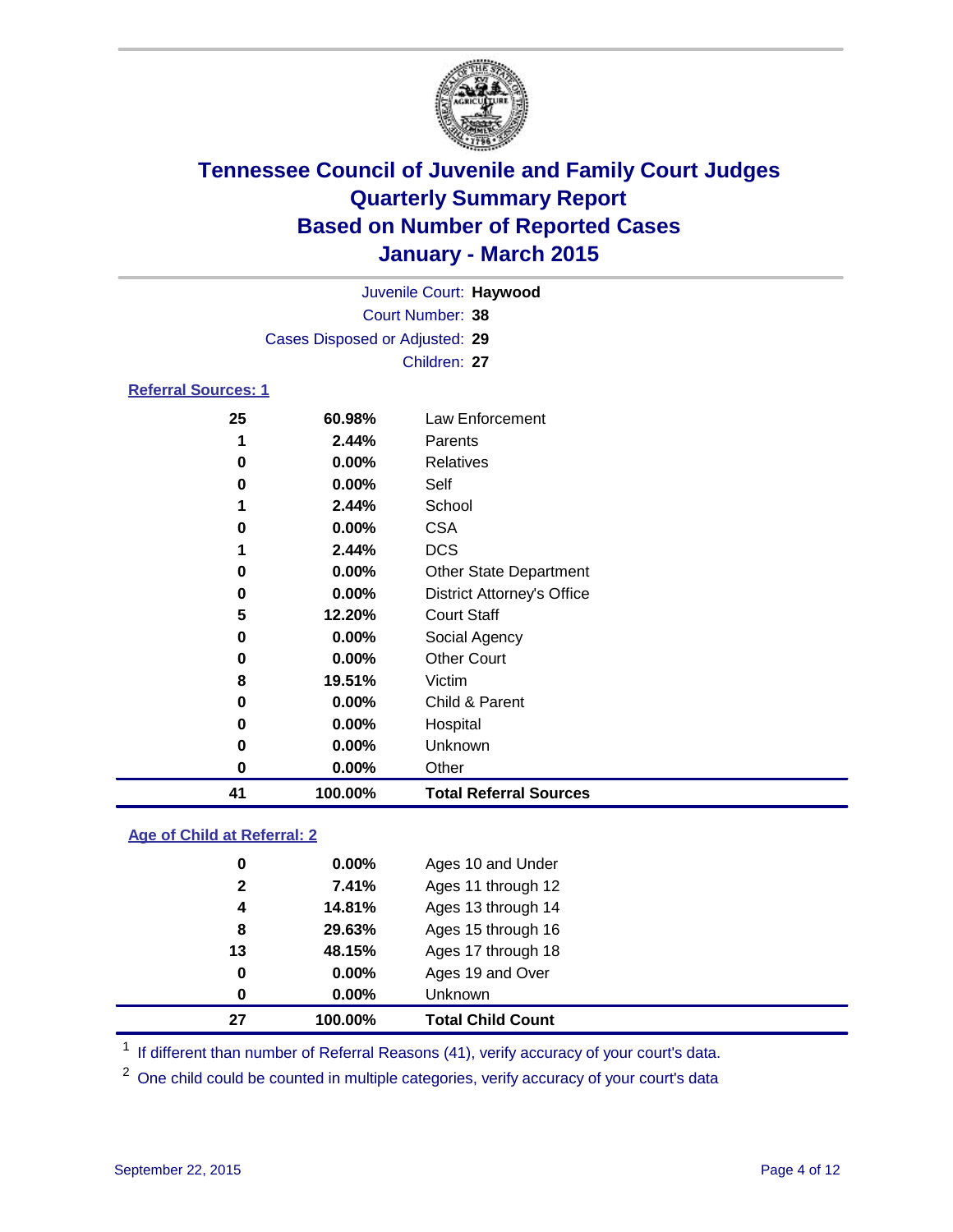

| Juvenile Court: Haywood                 |                                |                          |  |  |
|-----------------------------------------|--------------------------------|--------------------------|--|--|
|                                         | Court Number: 38               |                          |  |  |
|                                         | Cases Disposed or Adjusted: 29 |                          |  |  |
|                                         |                                | Children: 27             |  |  |
| <b>Sex of Child: 1</b>                  |                                |                          |  |  |
| 17                                      | 62.96%                         | Male                     |  |  |
| 10                                      | 37.04%                         | Female                   |  |  |
| 0                                       | 0.00%                          | Unknown                  |  |  |
| 27                                      | 100.00%                        | <b>Total Child Count</b> |  |  |
| Race of Child: 1                        |                                |                          |  |  |
| 13                                      | 48.15%                         | White                    |  |  |
| 13                                      | 48.15%                         | African American         |  |  |
| $\mathbf 0$                             | 0.00%                          | Native American          |  |  |
| 0                                       | 0.00%                          | Asian                    |  |  |
| 1                                       | 3.70%                          | Mixed                    |  |  |
| $\mathbf 0$                             | 0.00%                          | Unknown                  |  |  |
| 27                                      | 100.00%                        | <b>Total Child Count</b> |  |  |
| <b>Hispanic Origin: 1</b>               |                                |                          |  |  |
| 1                                       | 3.70%                          | Yes                      |  |  |
| 26                                      | 96.30%                         | <b>No</b>                |  |  |
| $\mathbf 0$                             | 0.00%                          | Unknown                  |  |  |
| 27                                      | 100.00%                        | <b>Total Child Count</b> |  |  |
| <b>School Enrollment of Children: 1</b> |                                |                          |  |  |
| 25                                      | 92.59%                         | Yes                      |  |  |
| $\overline{2}$                          | 7.41%                          | <b>No</b>                |  |  |
| $\bf{0}$                                | 0.00%                          | Unknown                  |  |  |
| 27                                      | 100.00%                        | <b>Total Child Count</b> |  |  |

One child could be counted in multiple categories, verify accuracy of your court's data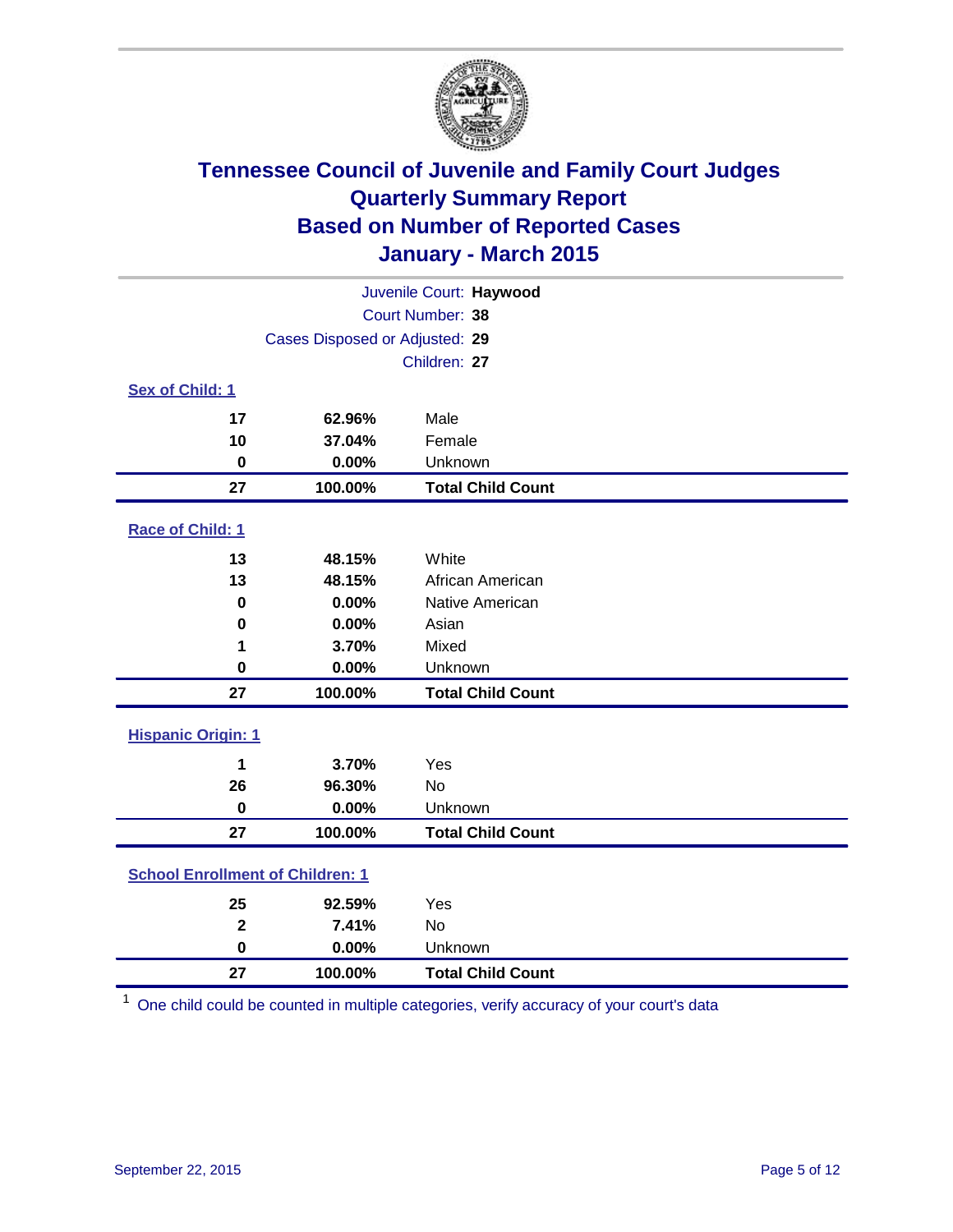

| Juvenile Court: Haywood                                   |              |                              |  |  |  |  |
|-----------------------------------------------------------|--------------|------------------------------|--|--|--|--|
| Court Number: 38                                          |              |                              |  |  |  |  |
| Cases Disposed or Adjusted: 29                            |              |                              |  |  |  |  |
|                                                           | Children: 27 |                              |  |  |  |  |
| <b>Living Arrangement of Child at Time of Referral: 1</b> |              |                              |  |  |  |  |
|                                                           |              |                              |  |  |  |  |
| $\mathbf{2}$                                              | 7.41%        | With Both Biological Parents |  |  |  |  |
| 1                                                         | 3.70%        | With Father and Stepmother   |  |  |  |  |
| 1                                                         | 3.70%        | With Mother and Stepfather   |  |  |  |  |
| 19                                                        | 70.37%       | With Mother                  |  |  |  |  |
| 3                                                         | 11.11%       | <b>With Father</b>           |  |  |  |  |
| 1                                                         | 3.70%        | <b>With Relatives</b>        |  |  |  |  |
| 0                                                         | $0.00\%$     | <b>With Adoptive Parents</b> |  |  |  |  |
| 0                                                         | $0.00\%$     | With Foster Family           |  |  |  |  |
| 0                                                         | $0.00\%$     | In a Group Home              |  |  |  |  |
| 0                                                         | $0.00\%$     | In a Residential Center      |  |  |  |  |
| 0                                                         | 0.00%        | In an Institution            |  |  |  |  |
| 0                                                         | $0.00\%$     | Independent                  |  |  |  |  |
| 0                                                         | $0.00\%$     | Unknown                      |  |  |  |  |
| 0                                                         | $0.00\%$     | Other                        |  |  |  |  |
| 27                                                        | 100.00%      | <b>Total Child Count</b>     |  |  |  |  |
|                                                           |              |                              |  |  |  |  |

### **Type of Detention: 2**

| 0  | $0.00\%$ | Non-Secure Placement         |
|----|----------|------------------------------|
| 0  | 0.00%    | Juvenile Detention Facility  |
| 0  | 0.00%    | Jail - Complete Separation   |
| 0  | 0.00%    | Jail - Partial Separation    |
| 0  | $0.00\%$ | Jail - No Separation         |
| 0  | $0.00\%$ | <b>Psychiatric Hospital</b>  |
| 0  | $0.00\%$ | <b>Unknown</b>               |
| 29 | 100.00%  | Does Not Apply               |
| 0  | $0.00\%$ | Other                        |
| 29 | 100.00%  | <b>Total Detention Count</b> |

<sup>1</sup> One child could be counted in multiple categories, verify accuracy of your court's data

If different than number of Cases (29) verify accuracy of your court's data.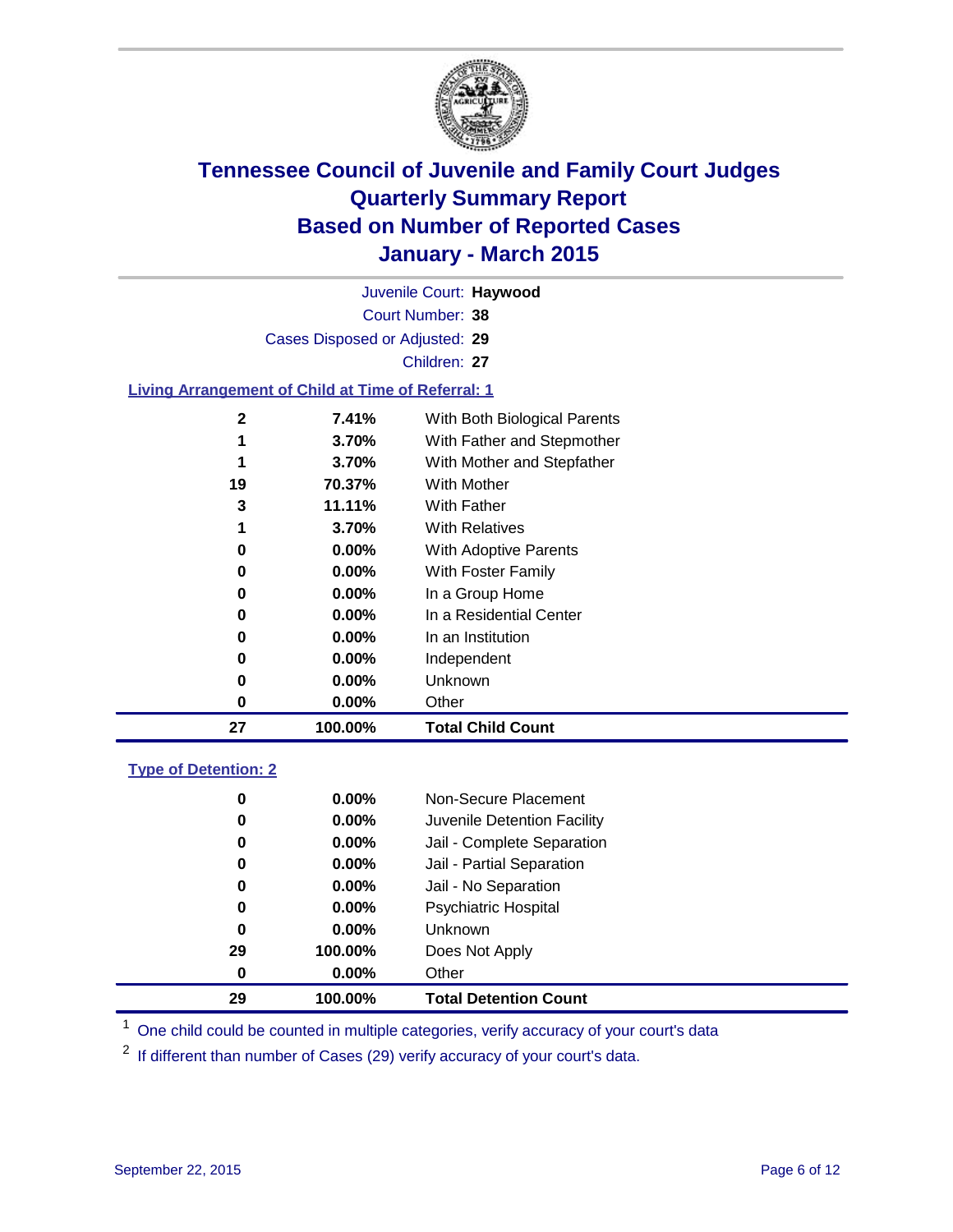

|                                                    | Juvenile Court: Haywood        |                                      |  |  |  |
|----------------------------------------------------|--------------------------------|--------------------------------------|--|--|--|
|                                                    | Court Number: 38               |                                      |  |  |  |
|                                                    | Cases Disposed or Adjusted: 29 |                                      |  |  |  |
| Children: 27                                       |                                |                                      |  |  |  |
| <b>Placement After Secure Detention Hearing: 1</b> |                                |                                      |  |  |  |
| $\bf{0}$                                           | 0.00%                          | Returned to Prior Living Arrangement |  |  |  |
| 0                                                  | 0.00%                          | Juvenile Detention Facility          |  |  |  |
| 0                                                  | 0.00%                          | Jail                                 |  |  |  |
| 0                                                  | 0.00%                          | Shelter / Group Home                 |  |  |  |
| 0                                                  | 0.00%                          | <b>Foster Family Home</b>            |  |  |  |
| 0                                                  | 0.00%                          | <b>Psychiatric Hospital</b>          |  |  |  |
| 0                                                  | 0.00%                          | Unknown                              |  |  |  |
| 29                                                 | 100.00%                        | Does Not Apply                       |  |  |  |
| 0                                                  | 0.00%                          | Other                                |  |  |  |
| 29                                                 | 100.00%                        | <b>Total Placement Count</b>         |  |  |  |
| <b>Intake Actions: 2</b>                           |                                |                                      |  |  |  |
| 36                                                 | 87.80%                         | <b>Petition Filed</b>                |  |  |  |
| 0                                                  | 0.00%                          | <b>Motion Filed</b>                  |  |  |  |
| 5                                                  | 12.20%                         | <b>Citation Processed</b>            |  |  |  |
| 0                                                  | 0.00%                          | Notification of Paternity Processed  |  |  |  |
| 0                                                  | 0.00%                          | Scheduling of Judicial Review        |  |  |  |
| $\bf{0}$                                           | 0.00%                          | Scheduling of Administrative Review  |  |  |  |
| 0                                                  | 0.00%                          | Scheduling of Foster Care Review     |  |  |  |
| 0                                                  | 0.00%                          | Unknown                              |  |  |  |
| 0                                                  | 0.00%                          | Does Not Apply                       |  |  |  |
| 0                                                  | 0.00%                          | Other                                |  |  |  |
| 41                                                 | 100.00%                        | <b>Total Intake Count</b>            |  |  |  |

<sup>1</sup> If different than number of Cases (29) verify accuracy of your court's data.

If different than number of Referral Reasons (41), verify accuracy of your court's data.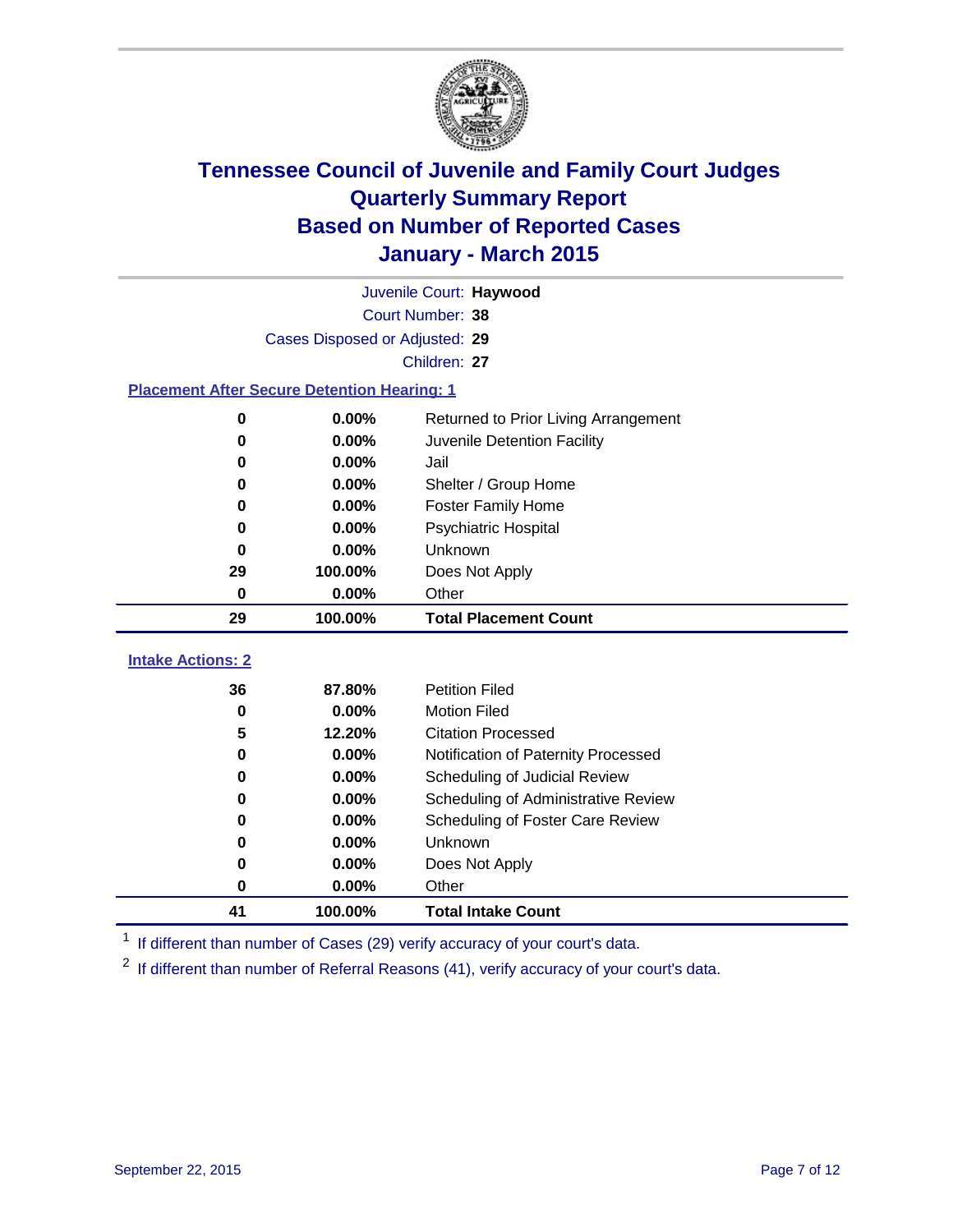

Court Number: **38** Juvenile Court: **Haywood** Cases Disposed or Adjusted: **29** Children: **27**

### **Last Grade Completed by Child: 1**

| 27                    | 100.00%        | <b>Total Child Count</b>     |
|-----------------------|----------------|------------------------------|
| 0                     | 0.00%          | Other                        |
| 0                     | 0.00%          | Unknown                      |
| $\pmb{0}$             | 0.00%          | <b>Never Attended School</b> |
| $\mathbf 2$           | 7.41%          | Graduated                    |
| 0                     | 0.00%          | <b>GED</b>                   |
| 0                     | 0.00%          | Non-Graded Special Ed        |
| $\pmb{0}$             | 0.00%          | 12th Grade                   |
| 3                     | 11.11%         | 11th Grade                   |
| 10                    | 37.04%         | 10th Grade                   |
| 0                     | 0.00%          | 9th Grade                    |
| 5                     | 18.52%         | 9th Grade                    |
| 0                     | 0.00%          | 8th Grade                    |
| $\mathbf 2$           | 7.41%          | 8th Grade                    |
| 0                     | 0.00%          | 7th Grade                    |
| 3                     | 11.11%         | 7th Grade                    |
| 0                     | 0.00%          | 6th Grade                    |
| 1                     | 3.70%          | 6th Grade                    |
| 0                     | 0.00%          | 5th Grade                    |
| 1                     | 3.70%          | 5th Grade                    |
| 0                     | 0.00%          | 4th Grade                    |
| 0                     | 0.00%          | 4th Grade                    |
| $\bf{0}$<br>$\pmb{0}$ | 0.00%<br>0.00% | 3rd Grade<br>3rd Grade       |
| $\bf{0}$              | $0.00\%$       | 2nd Grade                    |
| 0                     | 0.00%          | 2nd Grade                    |
| 0                     | 0.00%          | 1st Grade                    |
| $\pmb{0}$             | 0.00%          | 1st Grade                    |
| $\bf{0}$              | 0.00%          | Kindergarten                 |
| 0                     | 0.00%          | Preschool                    |
| $\pmb{0}$             | 0.00%          | Too Young for School         |
|                       |                |                              |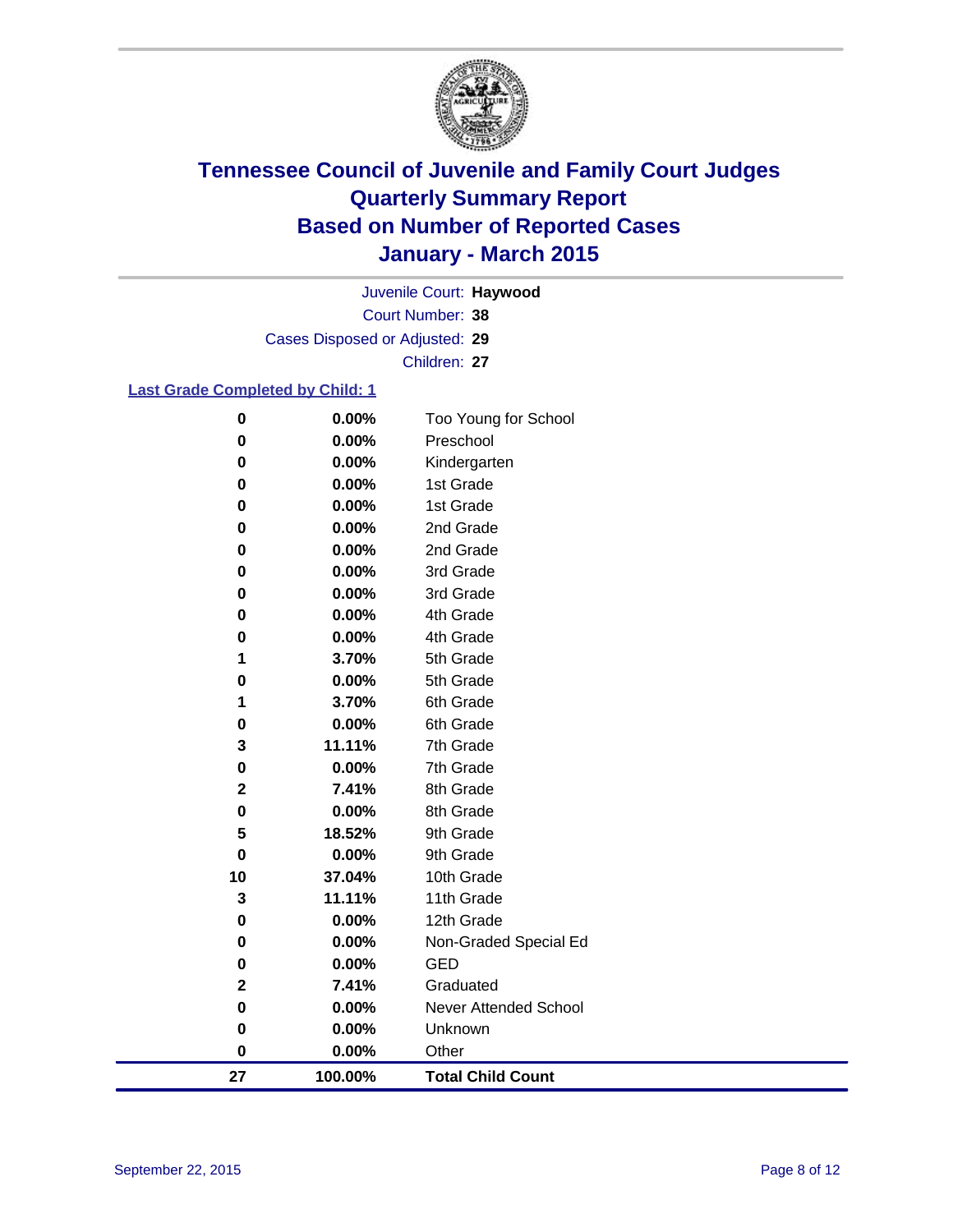

|    |                                         | Juvenile Court: Haywood                                                                |  |  |  |
|----|-----------------------------------------|----------------------------------------------------------------------------------------|--|--|--|
|    |                                         | Court Number: 38                                                                       |  |  |  |
|    | Cases Disposed or Adjusted: 29          |                                                                                        |  |  |  |
|    |                                         | Children: 27                                                                           |  |  |  |
|    | <b>Enrolled in Special Education: 1</b> |                                                                                        |  |  |  |
| 1  | 3.70%                                   | Yes                                                                                    |  |  |  |
| 26 | 96.30%                                  | No                                                                                     |  |  |  |
| 0  | 0.00%                                   | Unknown                                                                                |  |  |  |
| 27 | 100.00%                                 | <b>Total Child Count</b>                                                               |  |  |  |
|    |                                         | One objet could be counted in multiple estegation verify accuracy of your courtie data |  |  |  |

<sup>1</sup> One child could be counted in multiple categories, verify accuracy of your court's data

| <b>Action Executed By: 1</b> |
|------------------------------|
|------------------------------|

| 0  | 0.00%    | Unknown                   |
|----|----------|---------------------------|
| 41 | 100.00%  | <b>Total Action Count</b> |
| 0  | $0.00\%$ | <b>YSO</b>                |
| 0  | 0.00%    | Other                     |
| 41 | 100.00%  | Judge                     |
| 0  | 0.00%    | Magistrate                |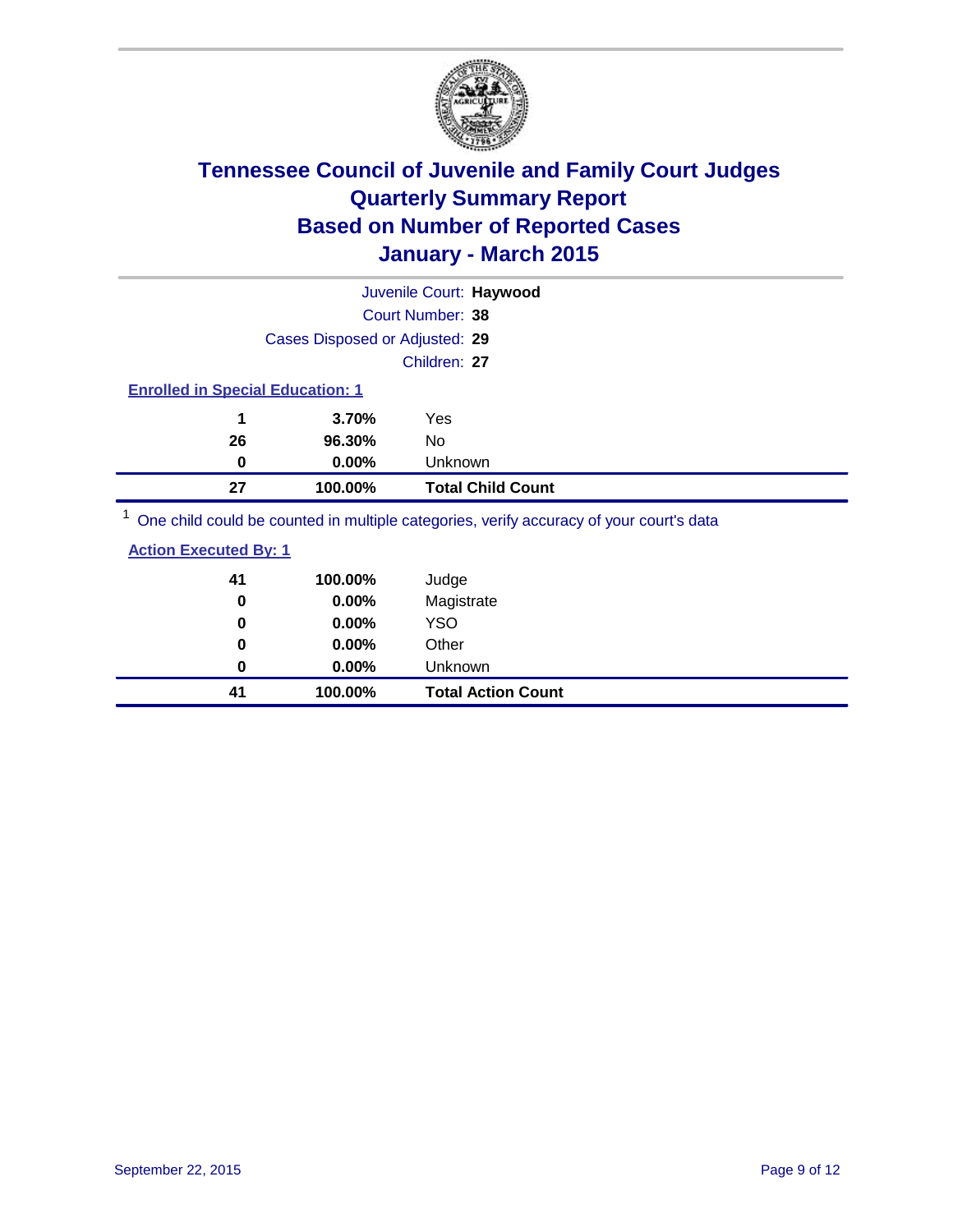

Court Number: **38** Juvenile Court: **Haywood** Cases Disposed or Adjusted: **29** Children: **27**

### **Formal / Informal Actions: 1**

| 3            | 7.32%    | Dismissed                                        |
|--------------|----------|--------------------------------------------------|
| $\mathbf{2}$ | 4.88%    | Retired / Nolle Prosequi                         |
| 16           | 39.02%   | <b>Complaint Substantiated Delinquent</b>        |
| $\mathbf{2}$ | 4.88%    | <b>Complaint Substantiated Status Offender</b>   |
| 0            | $0.00\%$ | <b>Complaint Substantiated Dependent/Neglect</b> |
| 0            | 0.00%    | <b>Complaint Substantiated Abused</b>            |
| 0            | $0.00\%$ | <b>Complaint Substantiated Mentally III</b>      |
| 0            | $0.00\%$ | Informal Adjustment                              |
| 0            | $0.00\%$ | <b>Pretrial Diversion</b>                        |
| 0            | $0.00\%$ | <b>Transfer to Adult Court Hearing</b>           |
| 0            | $0.00\%$ | Charges Cleared by Transfer to Adult Court       |
| 0            | $0.00\%$ | Special Proceeding                               |
| 0            | $0.00\%$ | <b>Review Concluded</b>                          |
| 18           | 43.90%   | Case Held Open                                   |
| 0            | $0.00\%$ | Other                                            |
| 0            | $0.00\%$ | Unknown                                          |
| 41           | 100.00%  | <b>Total Action Count</b>                        |

<sup>1</sup> If different than number of Referral Reasons (41), verify accuracy of your court's data.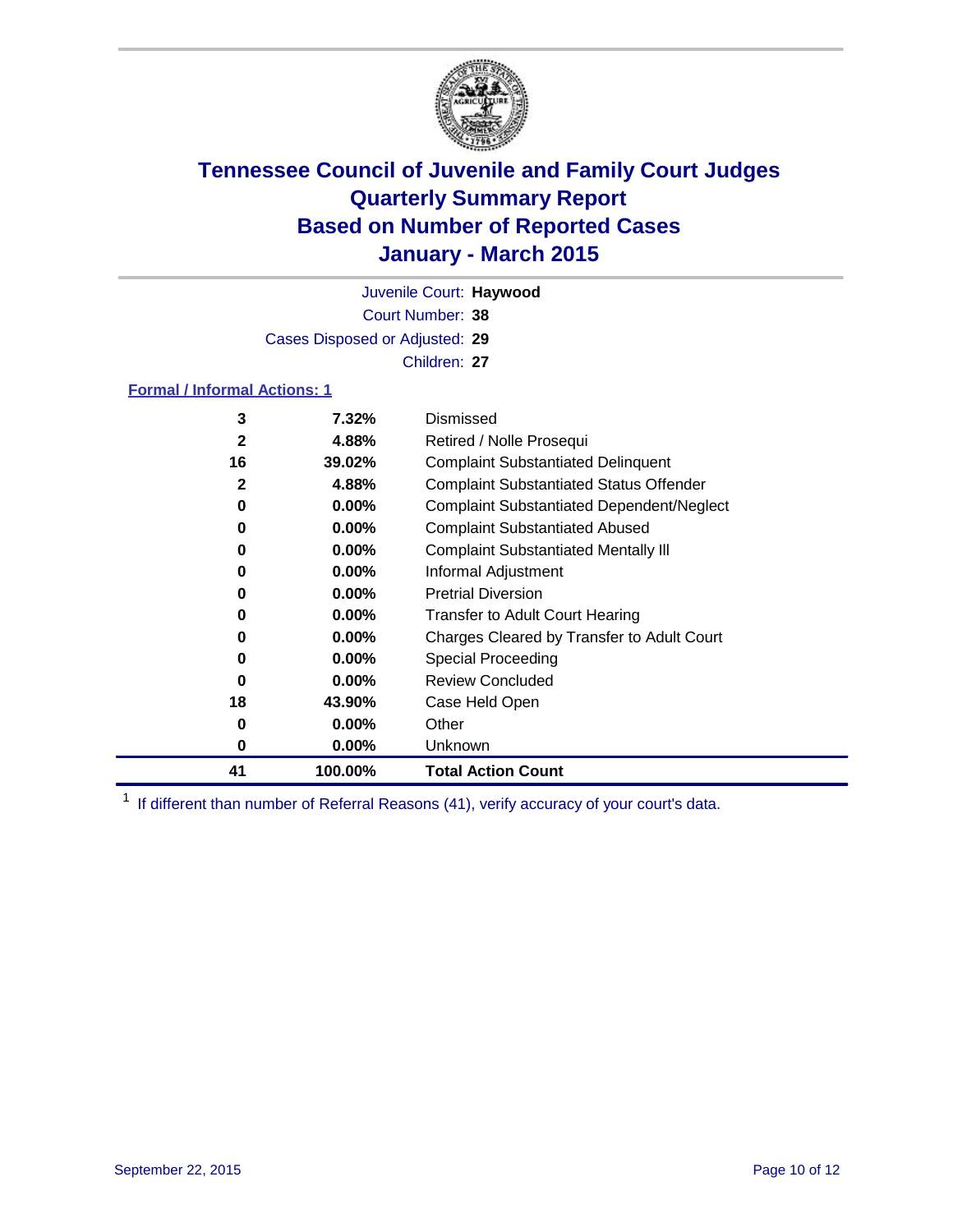

|                       |                                | Juvenile Court: Haywood                               |
|-----------------------|--------------------------------|-------------------------------------------------------|
|                       |                                | Court Number: 38                                      |
|                       | Cases Disposed or Adjusted: 29 |                                                       |
|                       |                                | Children: 27                                          |
| <b>Case Outcomes:</b> |                                | There can be multiple outcomes for one child or case. |
| 3                     | 5.17%                          | <b>Case Dismissed</b>                                 |
| 2                     | 3.45%                          | Case Retired or Nolle Prosequi                        |
| 0                     | 0.00%                          | Warned / Counseled                                    |
| 9                     | 15.52%                         | <b>Held Open For Review</b>                           |
| 6                     | 10.34%                         | Supervision / Probation to Juvenile Court             |
| 0                     | 0.00%                          | <b>Probation to Parents</b>                           |
| 0                     | 0.00%                          | Referral to Another Entity for Supervision / Service  |
| 1                     | 1.72%                          | Referred for Mental Health Counseling                 |
| 2                     | 3.45%                          | Referred for Alcohol and Drug Counseling              |
| 0                     | 0.00%                          | <b>Referred to Alternative School</b>                 |
| 0                     | 0.00%                          | Referred to Private Child Agency                      |
| 0                     | 0.00%                          | Referred to Defensive Driving School                  |
| 0                     | 0.00%                          | Referred to Alcohol Safety School                     |
| 0                     | 0.00%                          | Referred to Juvenile Court Education-Based Program    |
| 3                     | 5.17%                          | Driver's License Held Informally                      |
| 0                     | 0.00%                          | <b>Voluntary Placement with DMHMR</b>                 |
| 0                     | 0.00%                          | <b>Private Mental Health Placement</b>                |
| 0                     | 0.00%                          | Private MR Placement                                  |
| 0                     | 0.00%                          | Placement with City/County Agency/Facility            |
| 0                     | 0.00%                          | Placement with Relative / Other Individual            |
| 13                    | 22.41%                         | Fine                                                  |
| 0                     | 0.00%                          | <b>Public Service</b>                                 |
| 0                     | 0.00%                          | Restitution                                           |
| 0                     | 0.00%                          | <b>Runaway Returned</b>                               |
| 0                     | 0.00%                          | No Contact Order                                      |
| 0                     | 0.00%                          | Injunction Other than No Contact Order                |
| 0                     | $0.00\%$                       | <b>House Arrest</b>                                   |
| 0                     | 0.00%                          | <b>Court Defined Curfew</b>                           |
| 0                     | 0.00%                          | Dismissed from Informal Adjustment                    |
| 0                     | 0.00%                          | <b>Dismissed from Pretrial Diversion</b>              |
| 0                     | 0.00%                          | Released from Probation                               |
| 0                     | 0.00%                          | <b>Transferred to Adult Court</b>                     |
| 0                     | 0.00%                          | <b>DMHMR Involuntary Commitment</b>                   |
| 0                     | 0.00%                          | <b>DCS Commitment - Determinate</b>                   |